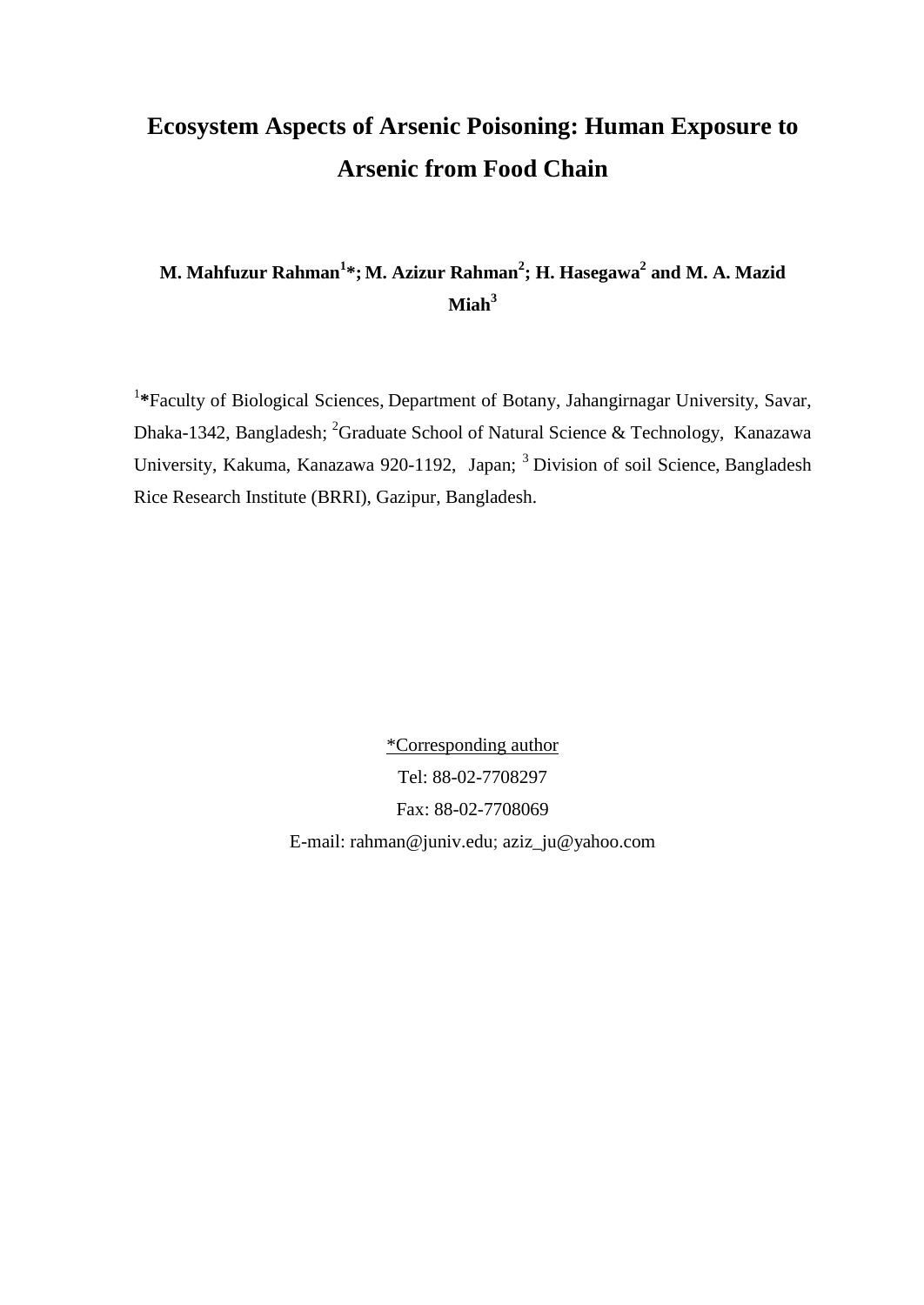# **Abstract**

Although the main source of arsenic to human body is ground water, the use of arsenic contaminated ground water for irrigation raise the question whether arsenic uptake in crop plants could also be another potential pathway of human exposure to arsenic. Arsenic content in straw, grain and husk of rice is especially important as rice is the staple food for man and straw and husk have been used as cattle feed. It was estimated that the daily intake of arsenic in human body from rice (containing 0.40 mg As/kg, the highest concentration of arsenic found in the present experiment in treatment containing 40 mg As/kg soil) is 0.20 to 0.32 mg/day (as the average consumption of rice by the people above five years old is between 400 and 650 gm/day) whereas it is 0.20 mg/day from drinking water (as the recommended safe level arsenic in drinking water is 0.05 mg As/L for Bangladesh and the average intake of water by an adult is about 4 liters). This finding suggests that arsenic intake in human body through rice could be a potential pathway in addition to drinking water. Therefore, a hypothesis have been put forward that the human have not been suffering from arsenicosis only from drinking water but also from "Plant-Animal-Man" and some other food chain pathways.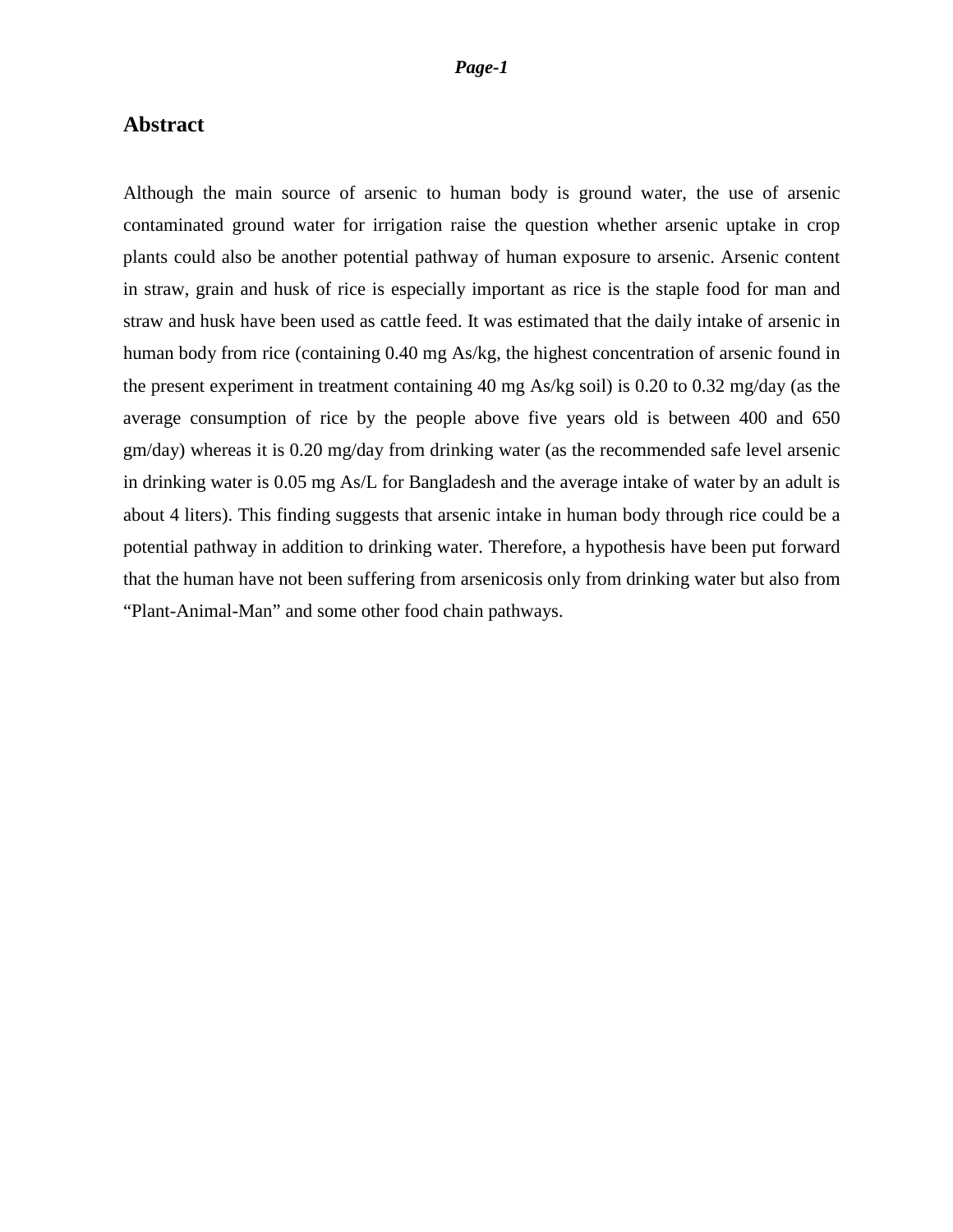## **Introduction**

Arsenic contamination in ground water has become one of the most severe problems in many countries including Bangladesh, India (West Bengal), China, Taiwan, Vietnam, United State of America, Argentina, Chile, Mexico etc. In Bangladesh, arsenic concentration in ground water accede the danger level (0.05 mg/L) in 59 districts out of 64 districts and 80 million people have been facing the arsenic poisoning. The natural contamination of shallow hand tube wells in Bangladesh with arsenic has led to widespread human exposure to arsenic through drinking water (Karim, 2000*;* Paul *et al.,* 2000). What are the other significant pathways of human exposure to arsenic? Use of shallow tube well water (which is also arsenic contaminated) for irrigation of crops raises the question. Arsenic uptake by food crops can also be a significant route of human exposure to arsenic. At the same time, other consumers of natural ecosystem (such as primary, secondary or tertiary consumers) also take arsenic contaminated water, which also raises the question whether there are some other routes of human exposure to arsenic, as human are the top consumer of the food chain of natural ecosystem. The impact of arsenic contaminated irrigation water on the arsenic content in rice is especially important as rice is the major staple food and it is grown in flooded (reduced) condition where arsenic availability is high (Duxbury *et al.*, 2003).

The question is that, what is the extent and severity of arsenic poisoning in human body ingested from these crop plants directly or indirectly. Our investigation was to find the answer of this question. We tried to asses the potentiality of human exposure to arsenic through food chain pathways of natural ecosystem. In this paper, we discussed mainly the extent and severity of arsenic poisoning in human body from "Plant-Animal-Man" food chain pathway.

# **Materials and Methods**

#### **Field experiment**

Pot experiments were conducted in a glasshouse situated at Bangladesh Rice Research Institute (BRRI). Soils for the experiments were collected from BRRI farm and dried, crushed, sieved with 2 mm sieve. Arsenic (as  $Na<sub>2</sub>HAsO<sub>4</sub>·7H<sub>2</sub>O$ ) was mixed thoroughly at the rates of 0 (control), 10, 20, 30, 40, 50, 60, 70, 80 and 90 mg As/kg soil. Five kilogram soils were potted in six liter plastic pots.

The pots were placed on a cement table. The overall temperature in the glasshouse ranged from 22.4 to 33.9 ºC, relative humidity from 59.9 to 83.7%, sunshine from 3.4 to 7.8 h/day. BRRI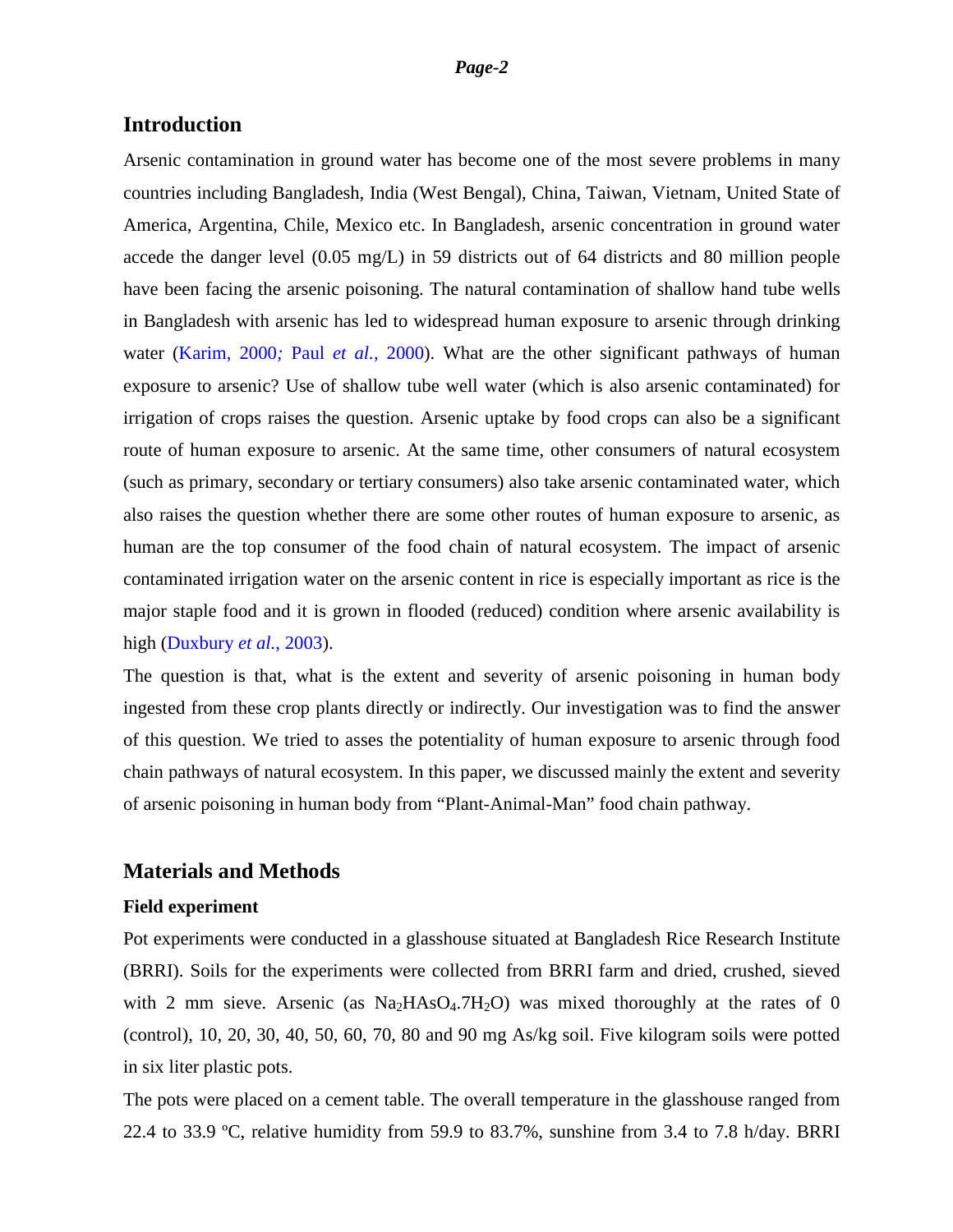dhan26 was used as test crop. Four seedlings of 35 days old were transplanted in each pot separately with equal spacing. After transplantation, the plants were grown under flooded condition. Normal tap water (used for irrigation) was applied regularly throughout the posttransplantation period until harvesting. Urea, TSP and MP fertilizers were applied to the initial soil at the rate of 30, 40 and 20 kg/hector for N, P and K. One-third amount of urea and full amount of other two fertilizers were applied as basal into the individual pots before transplantation. The fertilizers were incorporated into the soil by hand. The second and third splits of urea were applied after 30 days (maximum tillering stage) and 60 days (panicle initiation stage) after transplanting. The experiment was laid out in completely randomized design (CRD) with three replications for each treatment.

#### **Chemical analysis for arsenic**

The plant samples (straw, grain and husk) were digested with concentrated  $HNO<sub>3</sub>$  and  $HClO<sub>4</sub>$ . About 0.5 g of the sample was taken into a dry clean digestion tube and 5 ml of concentrate nitric acid was added. The mixture was allowed to stand over night under fume shade. In the following day, the digestion tubes were placed on a heating block and the temperature was raised to 60 ºC. After heating, the tubes were allowed to cool and 2 ml of concentrated perchloric acid was added. Again, the tubes were heated at 160 ºC for about 4 to 5 hours. Heating was stopped when the dense white fumes of perchloric acid occurred. The digests were cooled, diluted in 25 ml distilled deionized water and filtered through filter paper (Whatman, No.-1) into plastic bottles. Total arsenic was determined by hydride generation atomic absorption spectrophotometer (HG-AAS) using matrix-malched standards (Welsch *et al.*, 1990). All glassware and plastic bottles were previously washed by distilled deionized water and dried.

#### **Statistics analysis**

The test of significance was computed by Duncan's Multiple Range Test (DMRT) at 5% level of significance using SPSS (version 10.0 for Windows).

# **Results and Discussion**

#### **A. Physico-chemical properties of initial soil**

Initial soil means the field soil that was used in the experiment. The toxicity limit and mobility of arsenic are closely associated with the physico-chemical properties of soil such as particle size, texture, soil reaction, mineral nutrient content etc. Therefore, it is relevant to know the soil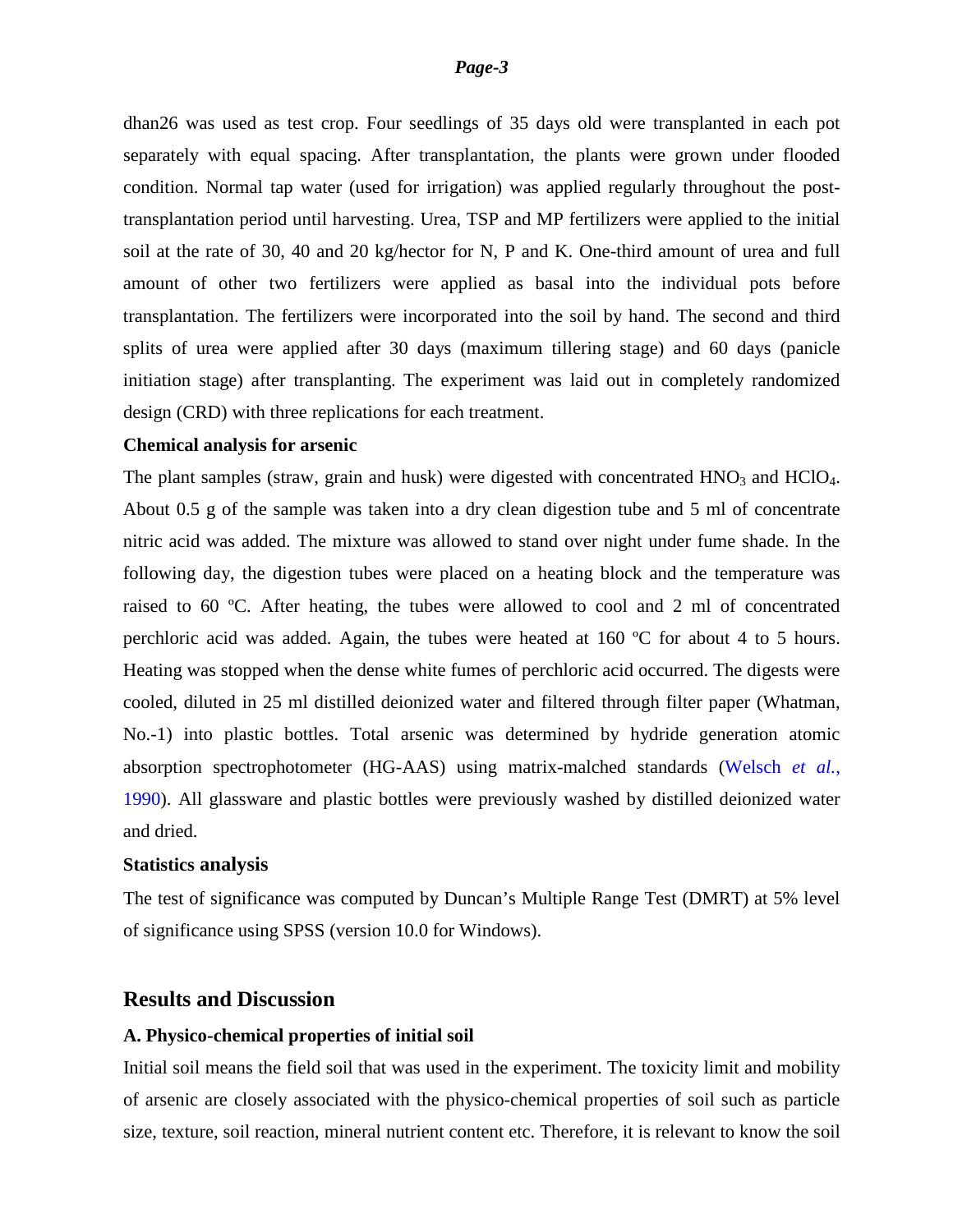properties to evaluate the influence of soil arsenic concentrations on rice plant as well as on soil. The result of the physico-chemical properties of initial soil have been presented in Table–1 and 2.

#### **B. Arsenic concentration in rice plant**

Arsenic concentration was measured in different tissues of rice plant which have been used as food stuff for some consumers of the natural ecosystem. From the experiment, it was observed that arsenic concentration in rice straw and husk increased steadily up to the treatment receiving 60 mg As/kg soil while grain arsenic content was almost constant (Figs.1 and 2). Regardless of soil arsenic concentrations, rice tissue arsenic concentration followed the trend:  $straw > \text{husk} > \text{grain}.$ 

In rice straw, arsenic content was determined at two growth stages, at panicle initiation (PI) stage and at maturity stage. Soil arsenic concentrations influenced the contents in straw at both growth stages. At PI stage, the highest arsenic content in straw was 20.6 mg/kg dry weight in 60 mg As/kg soil, while the lowest was 0.6 mg/kgdry weight in control treatment. In 70 and 80 mg As/kg soil treatments, arsenic contents were found much less than that of in 60 mg As/kg soil treatment but higher than those of other treatments (Table-3).

At mature stage, the straw arsenic content increased with the soil arsenic concentrations up to 60 mg As/kg soil treatment (Fig.1). The highest straw arsenic content was 23.7 mg/kg dry weight in 60 mg As/kg soil treatment and the lowest was 0.9 mg/kg dry weight in control treatment. In 70, 80 and 90 mg As/kg soil treatments, the straw arsenic contents were found less than that of 60 mg As/kg soil treatment but higher than that of other treatments. Abedin *et al.* (2002) also reported the significant increase of arsenic concentrations in rice root, straw and husk with the increase of arsenate concentration in irrigation water. He found straw arsenic concentration as 3.9 mg/kg at the lowest arsenate treatment, which increased progressively with increasing arsenate application and reached to 91.8 mg/kg in the highest arsenate treatment (8.0 mg As/L).

The arsenic contents in rice grain were not significantly influenced by the soil arsenic concentrations. The highest grain arsenic content was 0.5 mg/kg dry weight in 40 mg As/kg soil treatment and the lowest was 0.2 mg/kg dry weight in control and 90 mg As/kg soil treatment (Table-3). Abedin *et al.* (2002) also reported that arsenic concentration in grain remained statistically similar with increasing arsenate concentration in irrigation water. He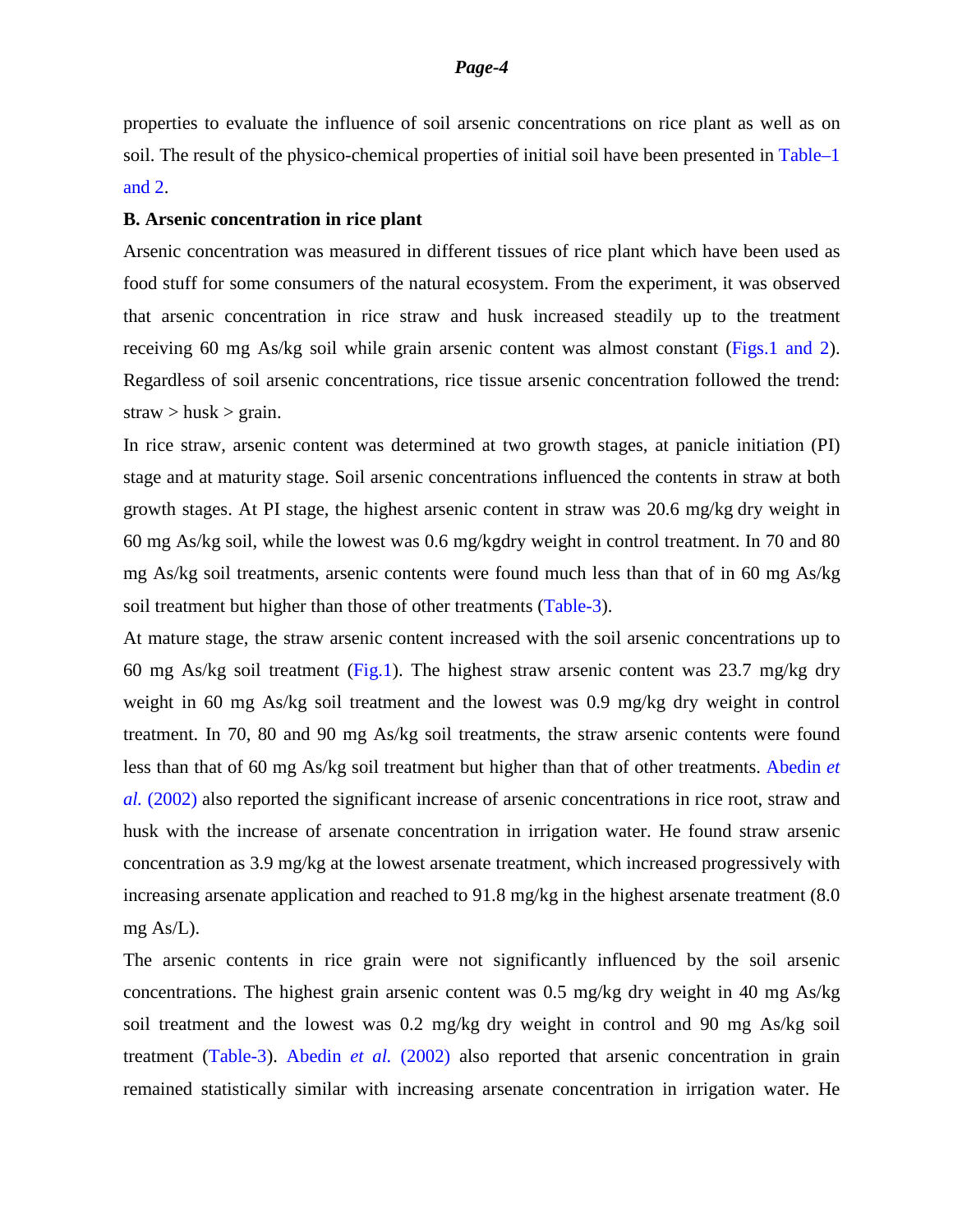found the lowest grain arsenic concentration 0.15 mg/kg dry weight in control treatment and the highest was 0.24 mg/kg dry weight in treatment receiving 4.0 mg As/L.

The husk arsenic contents steadily up to the treatment receiving 50 mg As/kg soil and then decreased (Fig. 2). The highest arsenic content was 1.6 mg/kg in 60 mg As/kg soil treatment and the lowest was 0.2 mg/kg in control treatment (Table-3).

#### **C. Human exposure to arsenic from "Plant-Animal-Man" food chain pathway**

Arsenic have been found to be deposited in tissues of crop plants especially those which are grown in arsenic rich soil and irrigated with arsenic contaminated water. Arsenic accumulation has been reported in maize (Sadiq, 1986), barley and ryegrass (Jiang *et al.*, 1994) and rice (Duxbury *et al.*, 2003; Abedin *et al.,* 2002; Rahman et al., 2004). The accumulation of arsenic by plants occurs primarily through the root system which is then translocated to the aerial parts of the plants and the highest arsenic concentrations are reported in plant roots and tubers (Anastasia *et al.*, 1973). Plants seldom accumulate arsenic at concentrations hazardous to human and animal health because phytotoxicity usually occurs before such concentrations are reached (Walsh and Keeney, 1975).

Although human may be exposed to arsenic from a variety of environmental sources, food constitutes the largest source of arsenic intake with smaller contribution from air and drinking water (Chen *et al*., 1994). Daily water consumption by an adult of tropical countries like Bangladesh ranged between 4 and 6 litters (Alam *et al.*, 2000). An adult is expected to intake 0.20 to 0.30 mg As/day only from drinking water when the arsenic concentration in drinking water is 0.05 mg/L. On the other hand, the average daily consumption of rice by an adult of this area is between 400 and 650 g raw rice grain/day (Duxbury *et al.*, 2003). The highest concentration of arsenic in rice grain was found to be 0.50 mg/kg in treatment receiving 40 mg As/kg soil in this experiment. On the basis of this data, the daily intake of arsenic from rice grain is 0.20 to 0.32 mg. These data indicate that intake of arsenic through rice and its potentiality to human exposure should be ignored.

The highest straw arsenic concentration was found to be 23.7 mg/kg dry weight in treatment receiving 60 mg As/kg soil while 12.3 mg As/kg dry straw was found in 40 mg As/kg soil treatment. Tsutsumi *et al.* (1980) reported 149 mg As/kg in rice straw when soil arsenic concentration was 313 mg/kg. Abedin *et al.* (2002) found 25 mg of As/kg in straw in treatment treated with 2 mg of As/L (equivalent dose reported to be the highest contamination of Bangladesh groundwater), which is 25-fold higher than the legal limit for foodstuffs (NFA,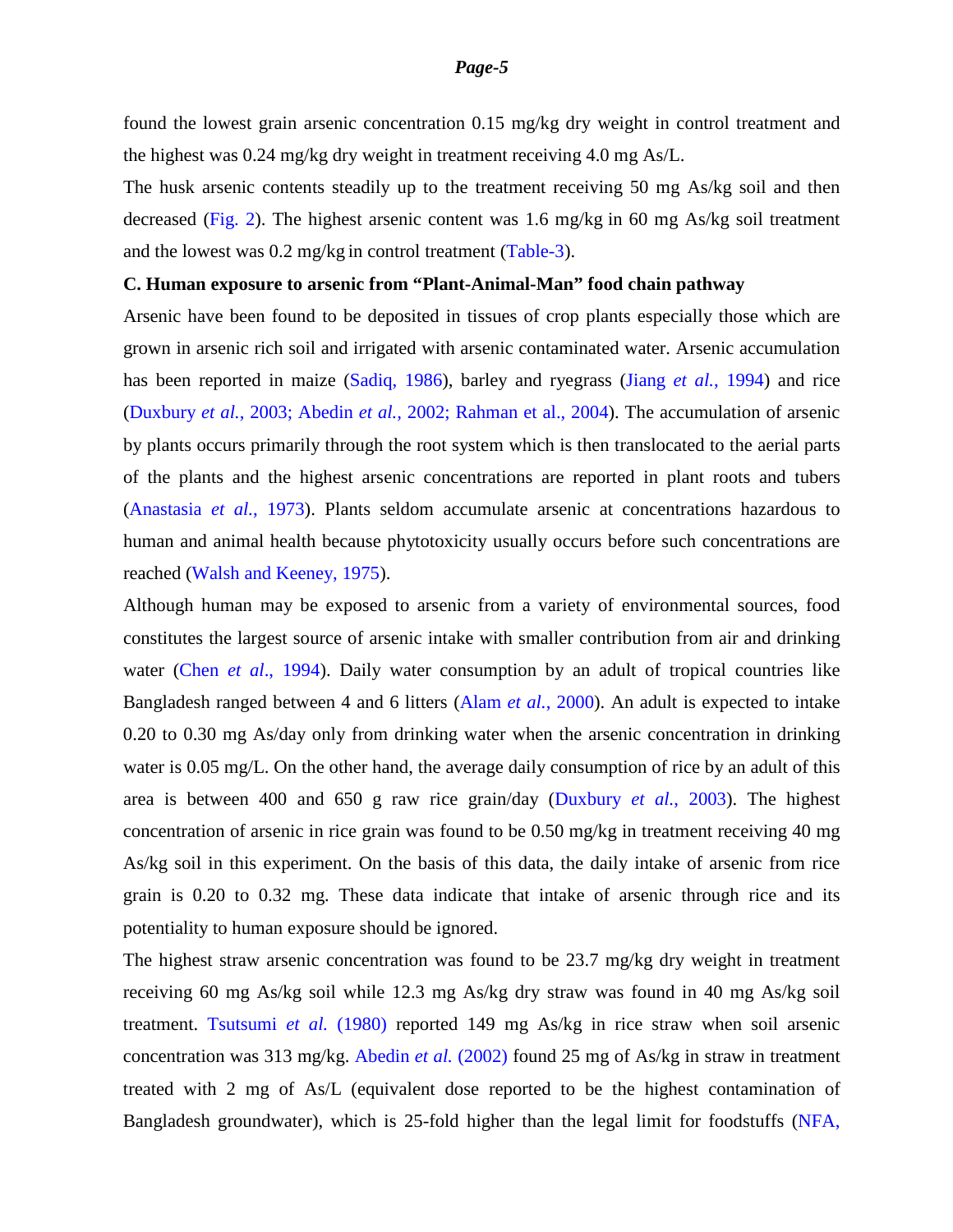1993). Straw given in the U.K. to cattle contained less than 0.20 mg As/kg (Nicholson et al., 1999). As the rice straw is found to be containing very high level of arsenic and is used as fodder for cattle, the people of Bangladesh are at risk of being affected by arsenic through their food. Cattle are the primary consumer of food chain of the ecosystem in nature. They eat rice straw and husk and thus may become exposed to arsenic poisoning. Human is the secondary consumer as they eat beef and mutton. Although there have not been found adequate report on the presence of arsenic in milk and meat of the cattle of Bangladesh and those imported from west Bengal, India, there is an ample scope of arsenic to be deposited in cattle body especially from high arsenic-containing straw and husk eaten by cattle. Thereby, the human have not been suffering from arsenicosis only from drinking water but also from "Plant-Animal-Man" and some other food chain pathways.

#### **D. Bioaccumulation of Arsenic in Terrestrial food chain**

Bioaccumulation Factor (BAF) or Bioconcentration Factor (BCF) is very important to asses the health risk of arsenic to different organisms. Mason *et al.* (2000) reported that the levels of arsenic decreased with increasing trophic level. He also suggested that the subsequent transfer of arsenic to higher trophic levels is related to both the ability of the organisms to depurate and the mode of accumulation, either directly from water or from food. Total arsenic concentrations in organisms after accumulation from foods decreased one order of magnitude per elevation of the trophic level.

Klose and Braun (1997) studied the arsenic content of soil and uptake by crops as included fodder plants, spring barley, potatoes, maize, winter rape, pasture grass and clover. In maize, rape, barley and potatoes, arsenic content ranged from 0.04 to 1.31 mg/kg dry matter when grown on soil containing 60-362 mg As/kg soil. In experiment with pasture grasses soil arsenic content ranged from 90 to 1050 mg/kg soil and plant arsenic content ranged from 0.18 to 6.7 mg/kg dry matter. Limited reports are available on bioaccumulation of arsenic in consumers such as animals, insects, birds and also the men. Because arsenic concentrations in terrestrial plants generally low, the uptake of arsenic by animals from this source is also low. Direct ingestion of arsenic from soil can be a major source of dietary arsenic for grazing livestock (Thornton and Webb, 1979). It is estimated that about 1% of the arsenic in the soil was actually ingested by the cattle, with the remaining being excreted directly.

This study showed that not only "Soil-Water-Man" but also "Plant-Man" and "Plant-Animal-Man" are the pathways through which arsenic has been causing poisoning in human body. It is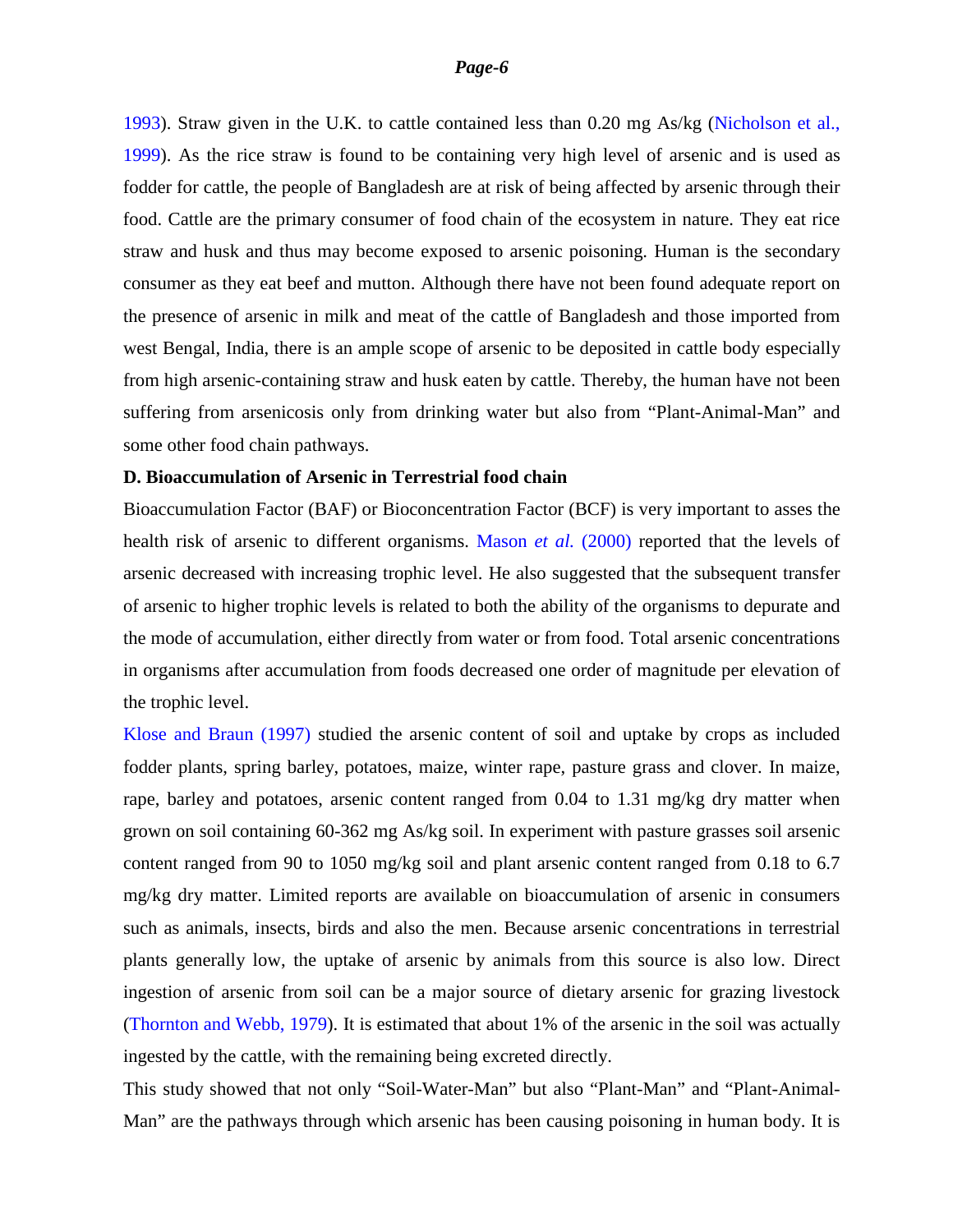predicted that in some cases the "Plant-Animal-Man" food chain pathway could be more potentially threatened to arsenic poisoning in human body than the direct "Soil-Water-Man" pathway. Adequate importance should be given on this matter.

## **Acknowledgements**

Authors are grateful to the BRRI authority for facilitating their Arsenic Laboratory, Soil Science Division, for conduction experiments. The second author is also thankful to the "Ministry of Science, Information and Communication Technology", Government of the People's Republic of Bangladesh, for awarding the NSICT fellowship during this research work.

#### **References**

- Abedin, M. J.; Cresser, M. S.; Meharg, A. A.; Feldmann, J.; Cotter-Howells, J. Arsenic accumulation and metabolism in rice (*Oryza sativa* L.). *Environ. Sci. Technol.* **2002**,  $36(5)$ ,  $962 - 968$ .
- [Alam, M. G.](http://www.ncbi.nlm.nih.gov/entrez/query.fcgi?db=pubmed&cmd=Search&term=%22Alam+MG%22%5BAuthor%5D); [Allinson, G;](http://www.ncbi.nlm.nih.gov/entrez/query.fcgi?db=pubmed&cmd=Search&term=%22Allinson+G%22%5BAuthor%5D) [Stagnitti, F;](http://www.ncbi.nlm.nih.gov/entrez/query.fcgi?db=pubmed&cmd=Search&term=%22Stagnitti+F%22%5BAuthor%5D) [Tanaka, A.](http://www.ncbi.nlm.nih.gov/entrez/query.fcgi?db=pubmed&cmd=Search&term=%22Tanaka+A%22%5BAuthor%5D); [Westbrooke, M.](http://www.ncbi.nlm.nih.gov/entrez/query.fcgi?db=pubmed&cmd=Search&term=%22Westbrooke+M%22%5BAuthor%5D) Arsenic contamination in Bangladesh groundwater: a major environmental and social disaster. *[Environ. Health.](javascript:AL_get(this,%20)  [Res.](javascript:AL_get(this,%20)* **2002**, 12(3), 235-53.
- Anastasia, F. B.; Kender, W. J. The influence of soil arsenic on the growth of lowberry bush. *Environ. Qual.* **1973**, 2, 335 – 337.
- Chen, Jen Chen; Lin, Li-Ju. Human carcinogenicity and antherogenicity induced by chronic exposure to inorganic arsenic*.* In *Arsenic in the environment: Part II. Human health and ecosystem effects*, Nriagu, J. O. Ed.; Wiley & Sons, New York, **1994**, 1, 09-157.
- Duxbury J. M.; Mayer A. B.; Lauren J. G.; Hassan N. Food Chain Aspects of Arsenic Contamination in Bangladesh: Effects on Quality and Productivity of Rice. *Environ. Sci. Health.* **2003**, 38(1), 61-69.
- Jiang, Q. Q.; Singh, B. R. Effect of different form and sources of arsenite on crop yield and arsenic concentration. *Water, Air and Soil Pollut.* **1994**. 74 (3-4), 321–343.
- Karim, M. M. Arsenic in groundwater and health problems in Bangladesh. *Water Res.* **2000**, 34, 304-310.
- Klose, R.; Braun, C. Studies on arsenic transfer and recommendations in agricultural use of an area in Saxony with high arsenic pollution. *Kongressband 1997 leizig. Stoff und*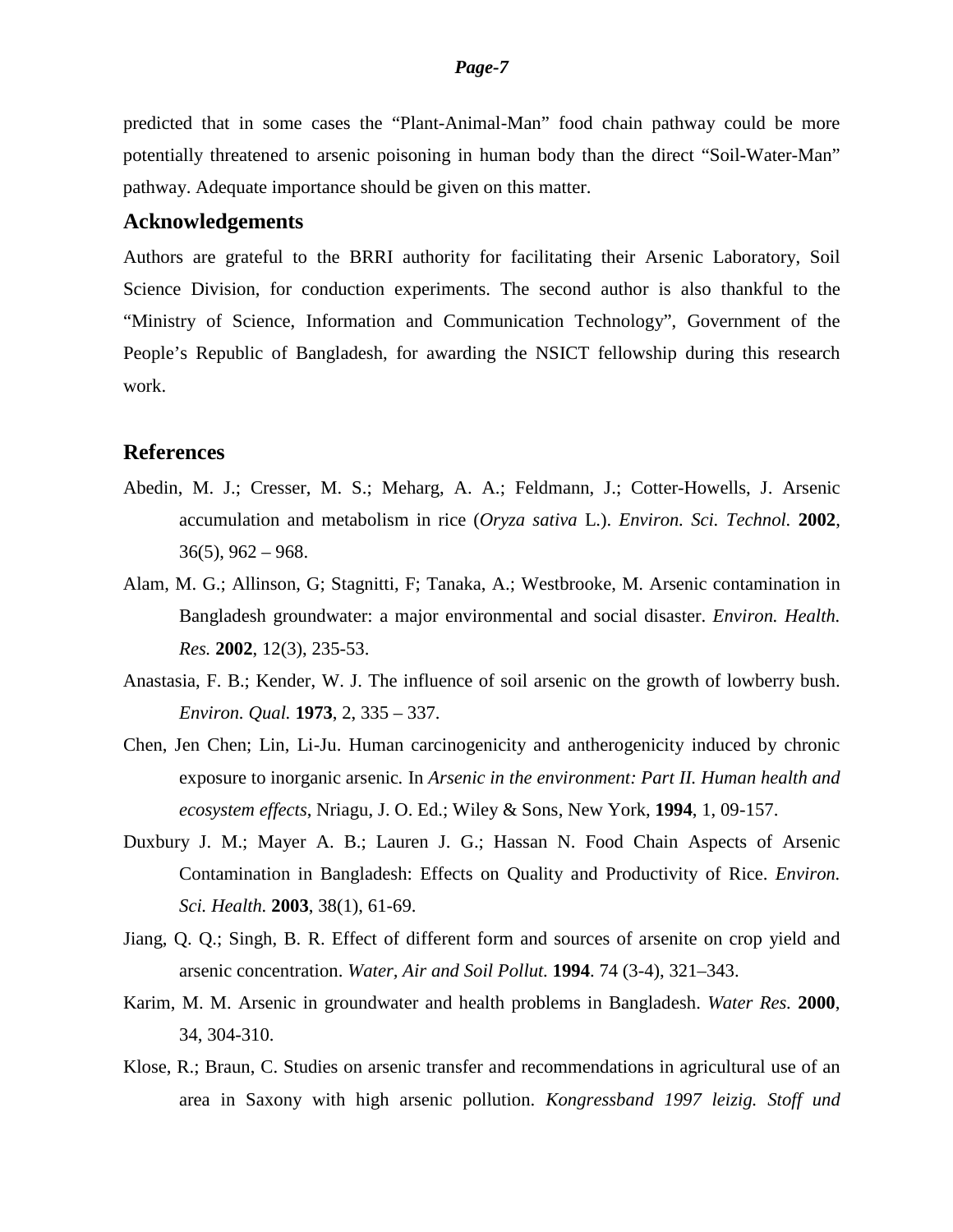*Energiebilanzen in der Landwirtschaft und weitere Beitrage aus den offentlichen Sitzungen*, Leipzig, Germany, 15 – 19 September **1997**, 501 – 504.

- Mason R. P.; Laporte J.; Andres S. Factors controlling bioaccumulation of mercury, methylmercury, arsenic, selenium and cadmium by freshwater invertebrates and fish. *Arch. Environ. Contam. Toxicol*. **2000**, 38(3), 283-297.
- National Food Authority (NFA). Australian food standard code; Australian Government Publication Service; Canberra. March, **1993**.
- Nicholson, F. A.; Chambers, B. J.; Williams, J. R.; Unwin, R. J. Heavy metal contents of livestock feeds and animal manures in England and Wales. *Bioresour. Technol.* **1999**, 70, 23-31.
- Paul, P. C.; Chattopadhyay, A.; Dutta, S. K.; Mazumder, D. N.; Santra, A. [Histopathology of](http://www.scirus.com/srsapp/sciruslink?src=mdl&url=http%3A%2F%2Fwww.ncbi.nlm.nih.gov%2Fentrez%2Fquery.fcgi%3Fcmd%3DRetrieve%26db%3Dpubmed%26dopt%3DAbstract%26list_uids%3D%3D11218669)  [skin lesions in chronic arsenic toxicity--grading of changes and study of proliferative](http://www.scirus.com/srsapp/sciruslink?src=mdl&url=http%3A%2F%2Fwww.ncbi.nlm.nih.gov%2Fentrez%2Fquery.fcgi%3Fcmd%3DRetrieve%26db%3Dpubmed%26dopt%3DAbstract%26list_uids%3D%3D11218669)  [markers.](http://www.scirus.com/srsapp/sciruslink?src=mdl&url=http%3A%2F%2Fwww.ncbi.nlm.nih.gov%2Fentrez%2Fquery.fcgi%3Fcmd%3DRetrieve%26db%3Dpubmed%26dopt%3DAbstract%26list_uids%3D%3D11218669) *Indian J. Pathol. Microbiol*. **2000**, 43(3), 257-64.
- Rahman, M. A.; Rahman, M. M.; Mazid Miah, M. A.; Khaled, H. M. Influence of Soil Arsenic Concentrations on Rice (*Oryza sativa* L.). *Subtrop. Agric. Res. & Dev.* 2004, 2(3), 24- 31.
- Sadiq, M. Solubility relationships of arsenic in calcareous soils and its uptake by corns. *Plant and Soil,* **1986**, 91, 241–248.
- Thornton, I.; Webb, J. S. Aspects of geochemistry and health in the United Kingdom. *[Physics](http://www.sciencedirect.com/science?_ob=JournalURL&_cdi=5837&_auth=y&_acct=C000050560&_version=1&_urlVersion=0&_userid=1029198&md5=60eccc1ac5052df482b0989a3d55551e)  [and Chemistry of The Earth.](http://www.sciencedirect.com/science?_ob=JournalURL&_cdi=5837&_auth=y&_acct=C000050560&_version=1&_urlVersion=0&_userid=1029198&md5=60eccc1ac5052df482b0989a3d55551e)* **1979**, 11, 791-805
- [Tsutsumi, S;](http://www.ncbi.nlm.nih.gov/entrez/query.fcgi?db=pubmed&cmd=Search&term=%22Tsutsumi+S%22%5BAuthor%5D) [Amagai, T;](http://www.ncbi.nlm.nih.gov/entrez/query.fcgi?db=pubmed&cmd=Search&term=%22Amagai+T%22%5BAuthor%5D) [Kawaguchi, M;](http://www.ncbi.nlm.nih.gov/entrez/query.fcgi?db=pubmed&cmd=Search&term=%22Kawaguchi+M%22%5BAuthor%5D) [Ishizuka, S;](http://www.ncbi.nlm.nih.gov/entrez/query.fcgi?db=pubmed&cmd=Search&term=%22Ishizuka+S%22%5BAuthor%5D) [Matsumoto, Y.](http://www.ncbi.nlm.nih.gov/entrez/query.fcgi?db=pubmed&cmd=Search&term=%22Matsumoto+Y%22%5BAuthor%5D) Effects of arsenic trioxide (As2O3) on the uptake of 3H-thymidine in lymphocytes of mice. *[Bull. Tokyo Dent. Coll.](javascript:AL_get(this,%20)* **1980,** 21(2), 63-70.
- Walsh, L. M.; Keeney, D. R. Behavior and phytotoxicity of inorganic arsenicals in soils. In *Arsenical pesticides*, Woolson E. A. Ed.; *Am. Chem. Soc. Symp.* Washington, D.C. **1975**, 7, 35-52.
- Welsch, F. P.; Crock, J. G.; Sanzolone, R. Trace elements determination of arsenic and selenium using continuous-flow hydride generation atomic absorption spectrophotometry (HG-AAS). In *Quality assurance manual for the Branch of Geochemistry*, Arbogast, B. F., Ed.; **1990,** 38-45.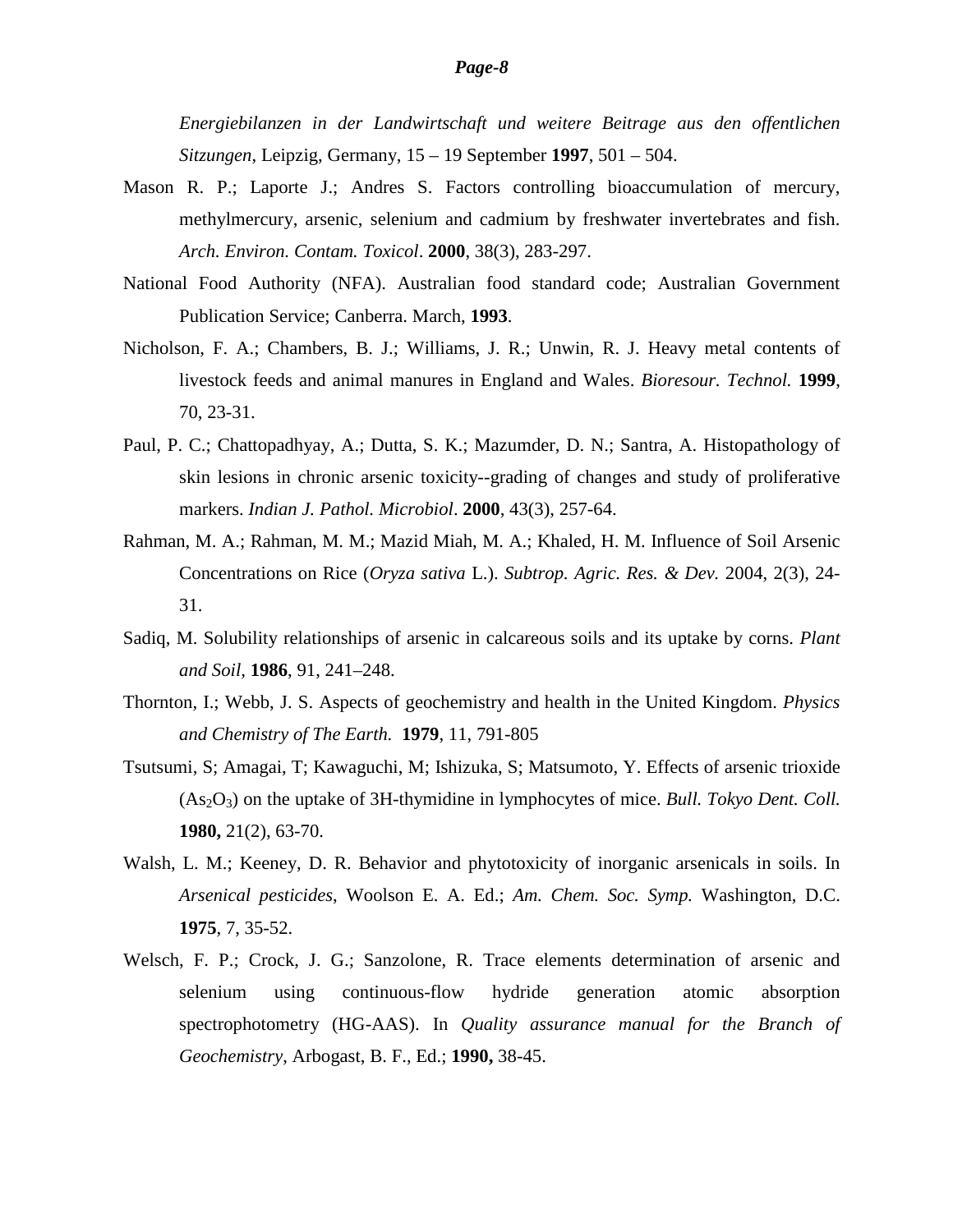



Figure 1: Effect of soil arsenic concentrations on arsenic uptake in rice straw. Arsenic in straw was measured at two growth stages of rice plant. At the panicle initiation (PI) stage, about 30 days after transplantation and at maturity stage (after harvest).



Figure 2: Effect of soil arsenic concentrations on arsenic uptake in rice grain and husk. Raw rice was sun dried and the husk was removed from rice grain to determine arsenic separately.